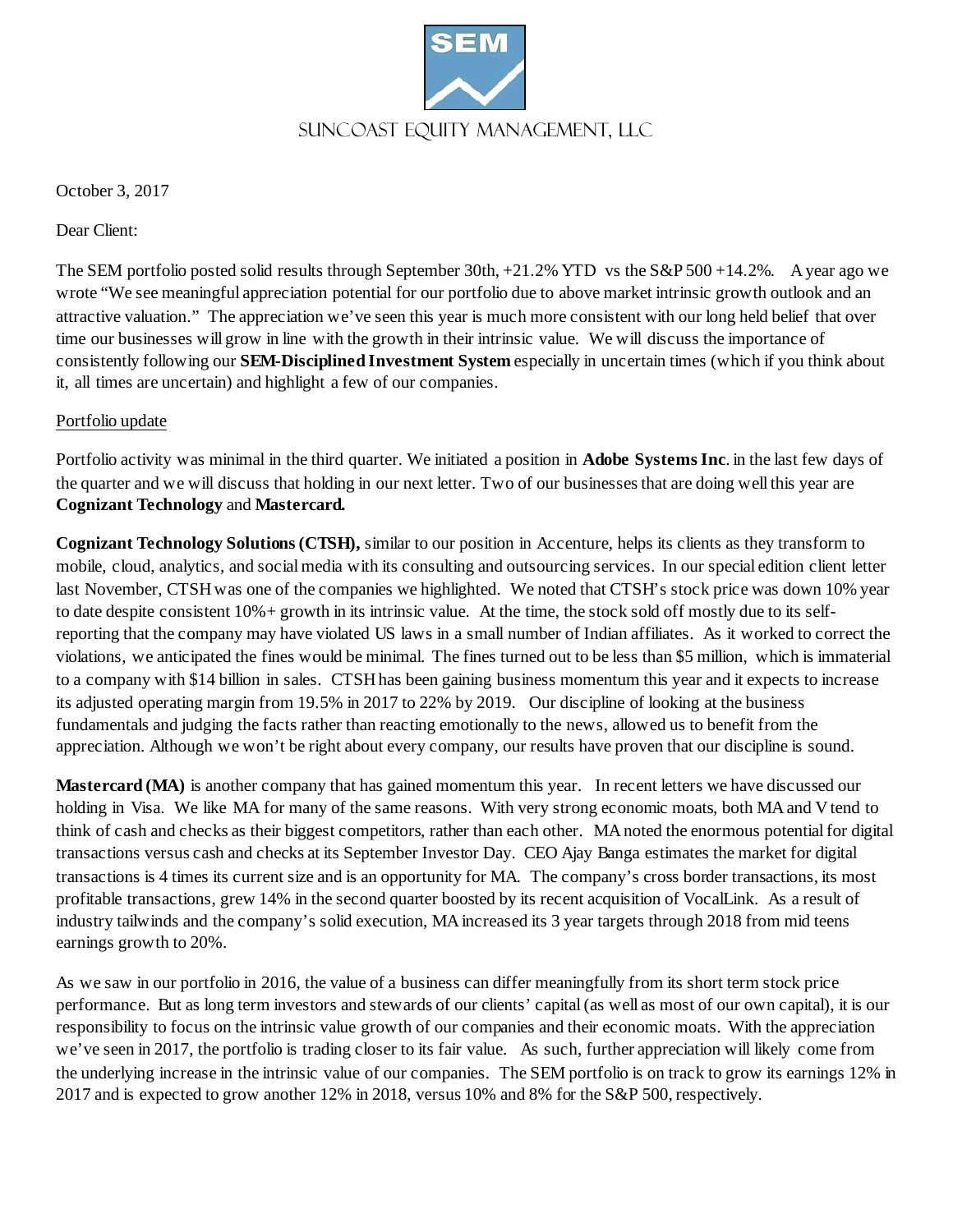## Scary times? Been there ignored (survived) it!

In the third quarter, threats of war escalated between the US and North Korea and Pyongyang actually launched several missiles including one over Japan. There was also another terrorist attack in the UK, the fourth one this year. These were not the only events this quarter. We had multiple hurricanes that impacted millions of people in the US, Caribbean, and Leeward Islands, two powerful earthquakes hit Mexico and a data breach exposed 143 million Americans. In the face of these events the S&P 500 rose +4.5% in the quarter.

With President Donald Trump threatening North Korea leader Kim Jong Un with total destruction, news reports including traditional print, TV broadcast and social media video are filled with stories such as "How Do Nuclear Codes Work?". While we don't know the outcome with North Korea, it will likely be sooner rather than later. The worry itself is enough to keep many folks up at night and shake their complete confidence in investing. History may be helpful here. Below is a table of various geopolitical events along with the corresponding emotional decline in the market.

| Event                       | Year |       | <b>Market Loss</b> Days to Bottom | <b>Days to Recover</b> |
|-----------------------------|------|-------|-----------------------------------|------------------------|
| <b>WTC 9/11</b>             | 2001 | 11.6% |                                   | 19                     |
| Iraq invades Kuwait         | 1990 | 5.9%  |                                   | 30                     |
| Chernobyl                   | 1986 | 4.5%  | 14                                | 20                     |
| <b>Madrid Train Bombing</b> | 2004 | 4.1%  | 10                                | 18                     |
| Cuban Missile Crisis        | 1962 | 2.7%  |                                   |                        |

The key takeaway is that although the market declined during these events, the days to recovery never exceeded thirty. While geopolitical shocks can result in human tragedy and they create heightened uncertainty, they do not affect the long term earnings power of corporations. Amidst the current conflict with North Korea, Warren Buffett, long term Chairman of Berkshire Hathaway (BRKb), made the cover of the 100<sup>th</sup> anniversary of *Forbes* magazine. The issue highlighted great business minds including several of our CEOs. At a dinner celebrating the event two weeks ago, he noted all of the hundreds of wealthiest people that have been on the cover of *Forbes* have one thing in common - none have been shortsellers (a term used to describe those that sell stocks in hopes of buying them back later at a lower price). He also said that the Dow Jones Industrial Average will likely be above 1 million a hundred years from now, up from its current 22,000 level. The math looking forward works out to +3.9% annually to the year 2117, while looking backwards the Dow has gained 5.7% annually over the last 100 years. Buffett has always been optimistic on America and he is quoted as saying "Being short America has been a loser's game…and it will continue to be a loser's game." In other words, don't sell yourself short and let your emotions determine your investment strategy. We encourage everyone to keep calm and stay on track with their investments.

## Synchronized growth

While interruptions from geopolitical events or Mother Nature can cause temporary declines in the stock market, global economic growth is on solid footing which supports a favorable earnings path for our businesses. Memories of the financial crisis of 2008-2009 and the "dot com" bust of 1999 remain fresh in the minds of many investors, so we are not in a stage of the market marked by "irrational exuberance." In fact, the Organization for Economic Cooperation and Development (OECD) recently reported that for the first time in a decade, the world's major economies are growing in sync. Supporting factors include low accommodative interest rates, low inflation (thanks Amazon!) and the gradual fading of the financial crisis that over the years spread from the U.S. to Greece to Brazil and beyond. All 45 countries tracked by the OECD will grow this year and 33 of them are poised to accelerate from a year ago. We will keep working hard to preserve and grow your capital and we thank you for your continued confidence.

Sincerely,

*Don Amy* Donald R. Jowdy Amy Lord, CFA

President Senior Vice President